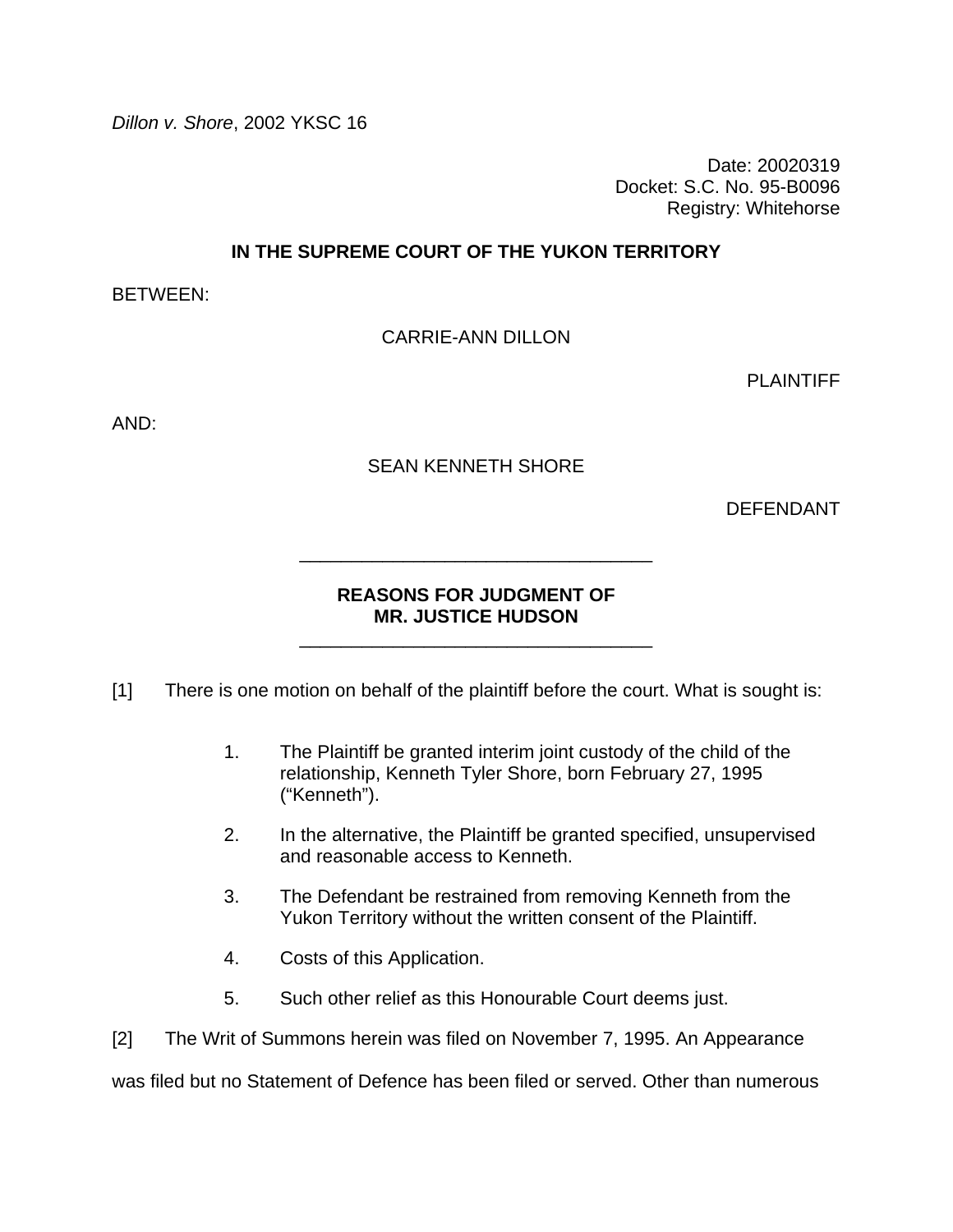#### Page: 2

motions, there have been no other pleadings. There have been several counsel involved in the matter.

[3] There have been 13 interim orders, all of them relating in one way or another to custody and access.

[4] A significant factor to the matter is that a Custody and Access Report was ordered. This report was produced by Ms. Joanne Tessier on February 19, 2001 and filed on February 28, 2001. Although it has been filed for over one year, this is the first reference to it in a court proceeding, notwithstanding that it is a comprehensive report, albeit over 50 pages long. Perhaps this is because it requires considerable time to read and consider.

[5] Going back to 1995, there have been allegations and admissions of substance abuse, uncontrolled anger and, generally, a lack of parenting skills on the part of the plaintiff. With respect to the defendant, there are allegations of violence and lack of understanding of the needs and the requirements of the child, Kenneth, and generally, immaturity in the matter of regarding what is in the best interests of Kenneth.

[6] These are all dealt with in the report of Ms. Tessier at length. Ms. Tessier makes considerable first-hand observations and comments thereon. Ms. Tessier also makes recommendations. Comparing this report with the emotional nature of all of the affidavits sworn and filed by the parties (a situation that continues), I have no hesitation in using the Custody and Access Report as the basis for my order herein.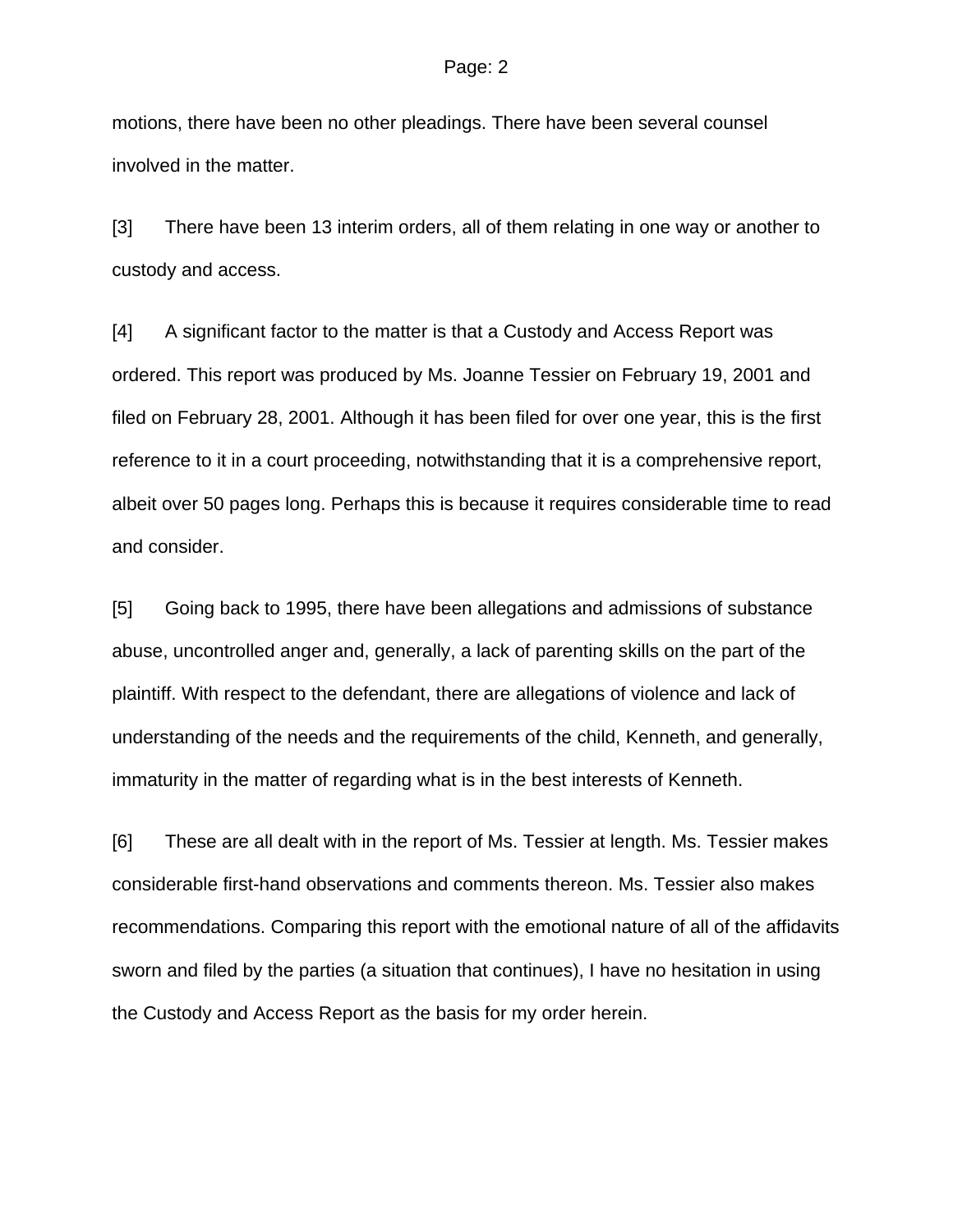#### Page: 3

[7] I am concerned that this is a further interim application, as in the last six and onehalf years. My order herein is coloured by my desire to see that these parties bring this matter to trial in order that the court may have something more from the parties by way of personal testimony in place of the faceless affidavit evidence which lacks objectivity and, in many cases, maturity of thought. Affidavits are not an appropriate basis to decide the best interests of Kenneth in the long term. The report of Ms. Tessier is a major step in this direction, however, I emphasize that my order herein is most definitely an interim order and is made on the basis that an appropriate application for a final order will be made at a trial to be held as early as possible or, more hopefully, on the basis of consent given after negotiation, discussion and compromise.

[8] The present situation is described in the report of Ms. Tessier, but I shall describe it briefly.

### **CARRIE-ANN DILLON**

[9] Carrie-Ann Dillon, the mother of Kenneth, is presently resident in Whitehorse with her new partner, Mr. Mark Russell. They have a child, a boy, Robin, two-years of age. Ms. Dillon is not employed at this time. Mr. Russell is fully employed and with some assistance supports the family. The plaintiff and Mr. Russell are expecting a second child being born in September 2002.

[10] Assertions have been made as to the history of the difficulties experienced by Mr. Russell in that suggestions were made that he may have been guilty of child abuse. There is apparently no substantiation for this and, as Ms. Tessier says, it behooves all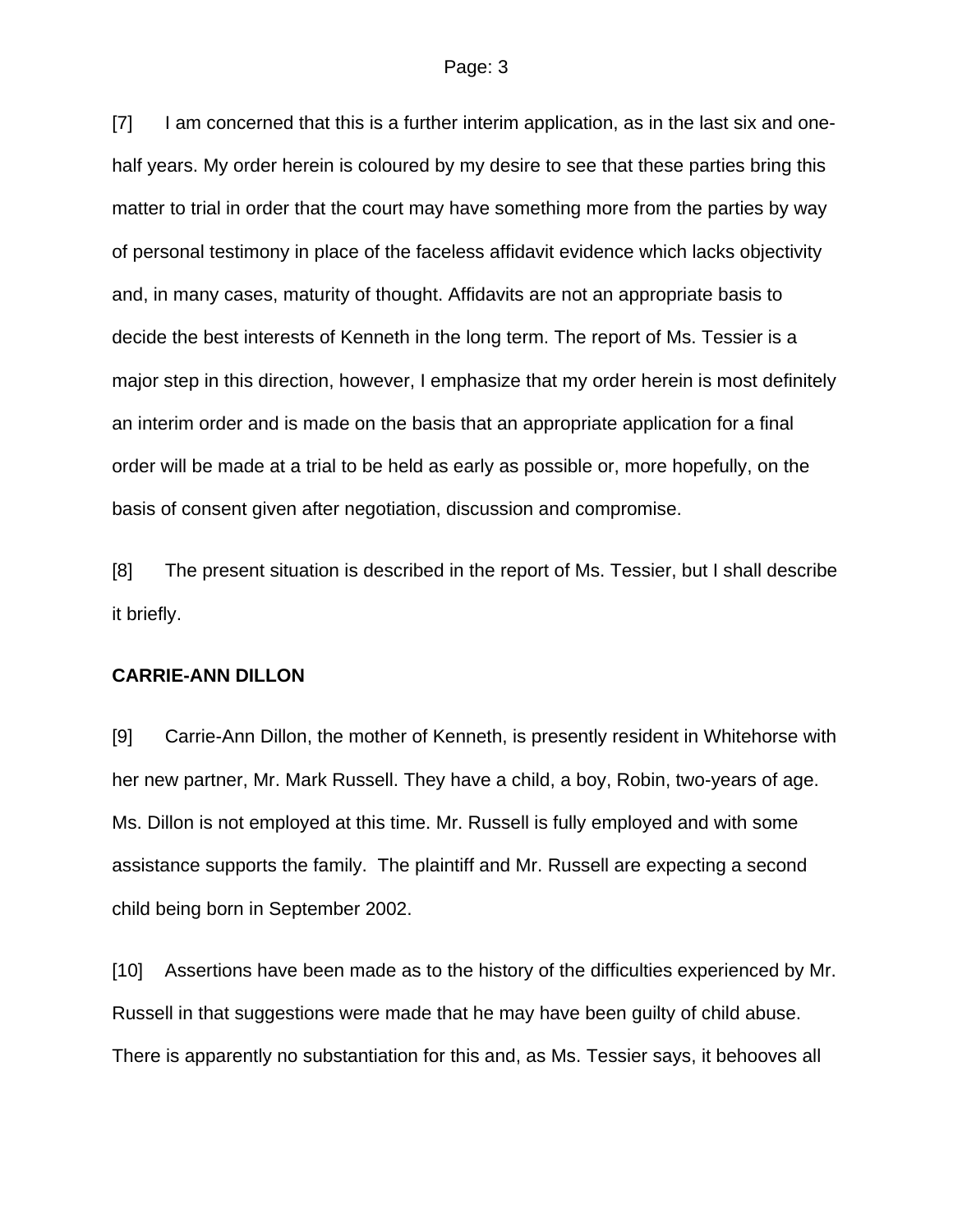to move this matter forward so that Mr. Russell can, if possible, relieve himself of this shadow.

[11] The plaintiff and Mr. Russell live with Robin in a rented condominium in a subdivision of Whitehorse. Mr. Russell is 40 years of age.

### **SEAN KENNETH SHORE**

[12] The defendant, Sean Kenneth Shore, is 26 years of age. He is presently unemployed and has a relationship, the exact nature of which is somewhat unclear in terms of place of residence, since he seems to be still living with his mother. His spouse's name is Elizabeth Barrett. She is 36 years old. Mr. Shore is presently unemployed and Ms. Barrett is employed and rents her own home. She has two children, Justice and Ashley, and Mr. Shore and Kenneth sometimes stay over at her house.

## **BACKGROUND**

[13] The affidavits filed describe the relationship between Ms. Dillon and Mr. Shore's mother and Ms. Barrett in a variety of ways. I simply deduce from them that the parties manage to communicate usefully, but are not supportive of each other.

[14] Mr. Russell appears to be a reticent person, not given to participating in the difficulties with respect to the defendant and his mother and spouse, but at the same time is supportive of the plaintiff. He is also an attentive father to his son Robin's needs and, in all the evidence before me, is mindful of Kenneth's needs as well.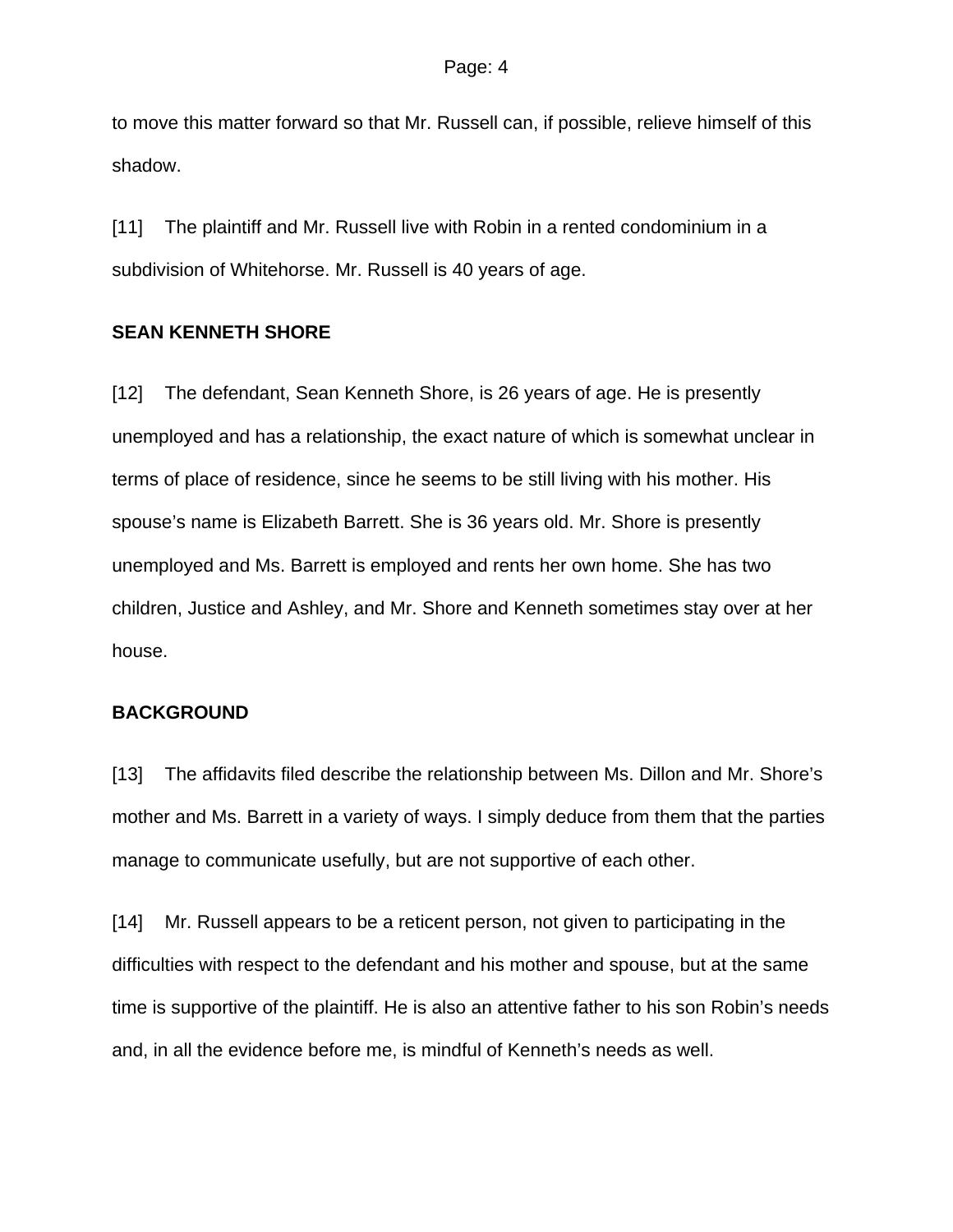[15] The relationship between Ms. Dillon and Mr. Shore is regrettably marked only by bitterness, anger and distrust. It would appear there has been very little mature effort in the interests of the child, Kenneth, to undertake compromises which would enable communication to be taking place between the mother and father to the benefit of the child. While Ms. Tessier regards the present circumstance as preventing her from recommending a joint custody order, and even further, indicates that it might be better in Kenneth's interest that they not have direct communication, this does not mean that they should not bend efforts in the interest of their son to develop avenues of communication to give more ready attention to his needs, without the necessity of communicating through spouses, parents, and supervisors. They should bear in mind that these people will not always be available to help them address the difficulties or needs to be experienced by Kenneth when he achieves adolescence and young manhood. It will be up to them to provide the best support – emotionally and physically.

[16] In view of the foregoing, I do not give any further consideration to the possibility of an order of joint custody, particularly since this is an interim order. Joint custody requires a degree of cooperation, which will ensure that the joint interests and the joint status will not be mired in acrimony. This simply does not exist and there is no order for joint custody.

- [17] We are therefore left with four considerations in this matter:
	- 1. Should there be unsupervised access to Kenneth, to be exercised by the plaintiff?
	- 2. What should be the extent of this access?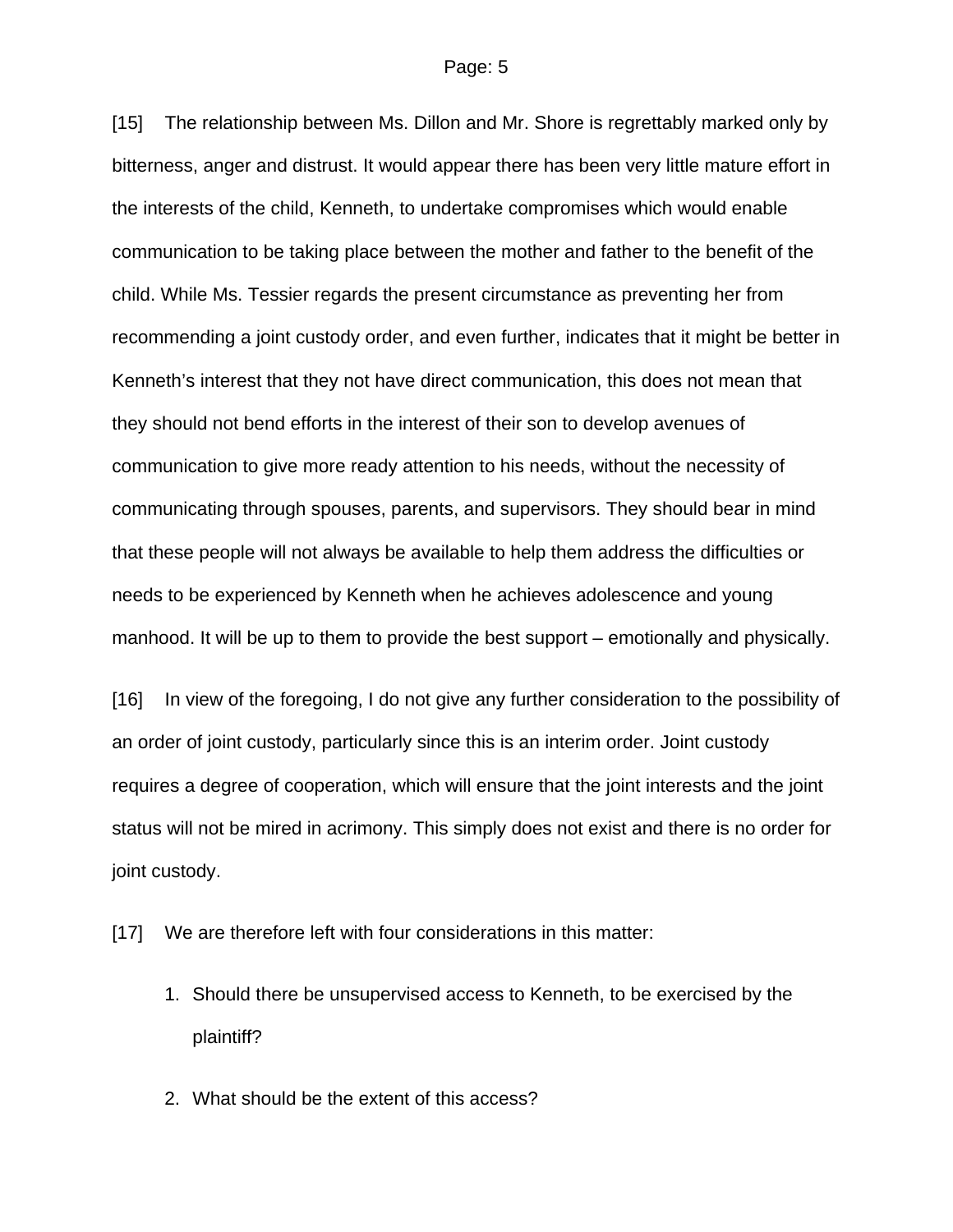- 3. Should there be a non-removal order of the child from the Yukon?
- 4. What steps can be taken to improve the availability of Kenneth to both his parents jointly, and of those, which can be made part of a court order?

[18] I have read all of the affidavits filed in this matter, but the later ones are of greater interest. I have also read the Custody and Access Report with special regard to the assessments of the author, Ms. Tessier.

[19] The problems experienced in the relationship between Ms. Dillon and Mr. Shore appear to have arisen out of the abuse of alcohol and other drugs giving rise to uninhibited actions which, admittedly, placed Kenneth in jeopardy at the time. Ms. Tessier's report indicated in several instances that Ms. Dillon has achieved considerable success in rehabilitating herself with respect to substance abuse and anti-social conduct. It seems to me that Mr. Shore and his family are rather slow in coming around to the same realization.

[20] On page 37 of the Custody and Access Report, Ms. Tessier quotes a source as saying that:

> Mr. Russell and Ms. Dillon stay home with Robin and do not drink.

[21] Ms. Dillon, in her own affidavit, indicates that she has stopped drinking years ago. It appears that Ms. Tessier's investigation supports that affidavit.

[22] With respect to Ms. Dillon, Ms. Tessier reports at page 43 of the Report: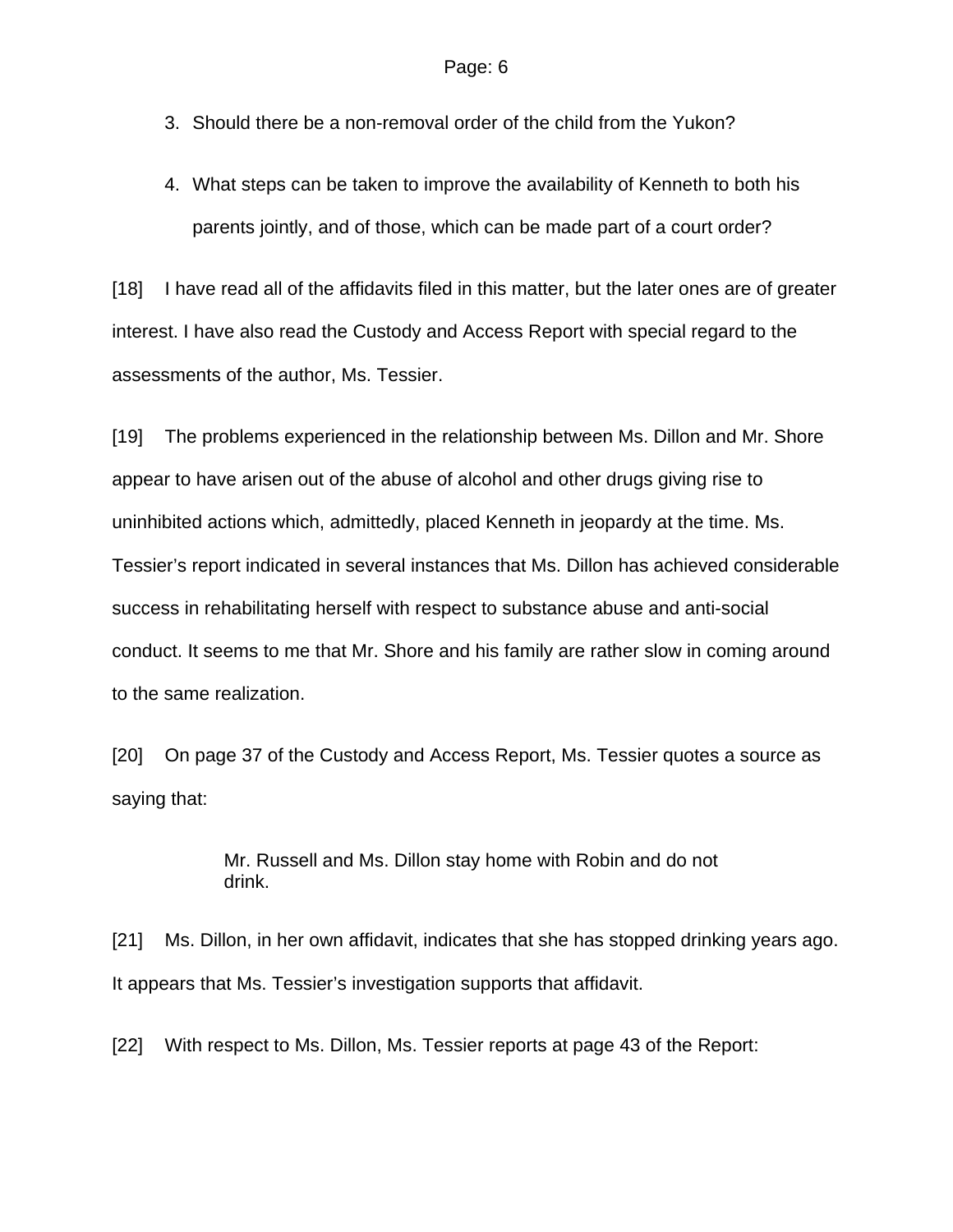# Page: 7

The results (of tests) are on parenting questionnaires show her as having several difficulties, and she falls within the above the *(sic)* normal range on some indices of parenting skills. Assessment of potential for child abuse revealed no indication of child abuse potential.

[23] About Mr. Russell, she says at page 44:

Assessment of potential for child abuse was valid. There was no indication of child abuse potential evidence from other testing and observations.

[24] With respect to Mr. Shore, Ms. Tessier reports at page 46:

Mr. Shore demonstrated the ability to provide for Kenneth's physical care needs, however there were mixed reports from sources regarding the social and emotional interaction between Mr. Shore and Kenneth. The parent's and their respective partner's parenting questionnaire profiles suggest that parental satisfaction, communication and involvement were somewhat lower than normal. This finding was attributed to the limited relationship Kenneth had with these adults at different times in his life.

[25] Ms. Tessier also stated at page 46:

Parenting assessment results suggest that the parents/partners have adequate parenting abilities and childparent relationships with Kenneth. There were some difficulties identified with each, however there were none that should preclude parenting.

[26] Mr. Shore continues with full custody and has met the requirements of Family and

Children Services. Ms. Tessier states at page 47:

A primary concern that is relevant in this assessment is whether Mr. Shore is able to provide consistent care of Kenneth. Some documentation and sources indicated his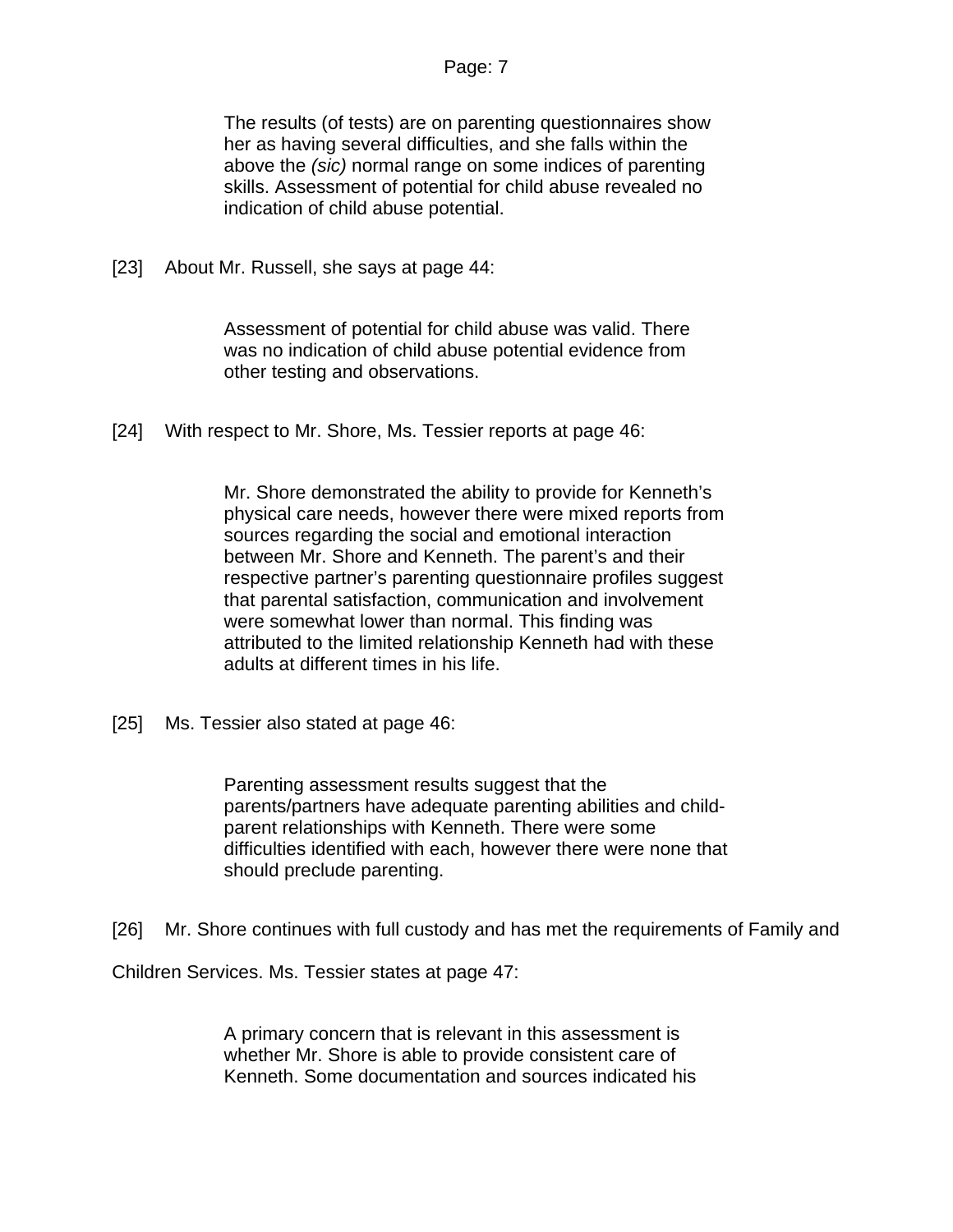lack of understanding for Kenneth's needs and potential neglect of his needs.

[27] Regarding Ms. Dillon:, Ms. Tessier reports at page 47-48:

She no longer uses substances and she avoids social environments that revolve around partying. She now has a child with her present partner and is highly motivated to provide good parenting to him.

It is this assessor's opinion that Ms. Dillon is able to parent, and that with continued assistance and counseling her parenting responsibilities might be increased.

…

[28] Regarding Mr. Shore, Ms. Tessier reports at page 48:

It is this assessor's opinion that Mr. Shore is able to parent Kenneth, however he would likely benefit from access to a professional who can help him understand more effective parenting approaches.

[29] In summation at page 48, Ms. Tessier states:

In summation, it is this assessor's opinion that both parents are now able to provide parenting for Kenneth, but that there needs to be some safeguards in place to ensure that Kenneth's safety and care is protected. Both parents require support in their parenting role.

[30] At page 49, Ms. Tessier states:

Custody arrangements that can take into account Kenneth's need to have both of his parents involved intimately in his life are recommended.

[31] At page 52, Ms. Tessier says: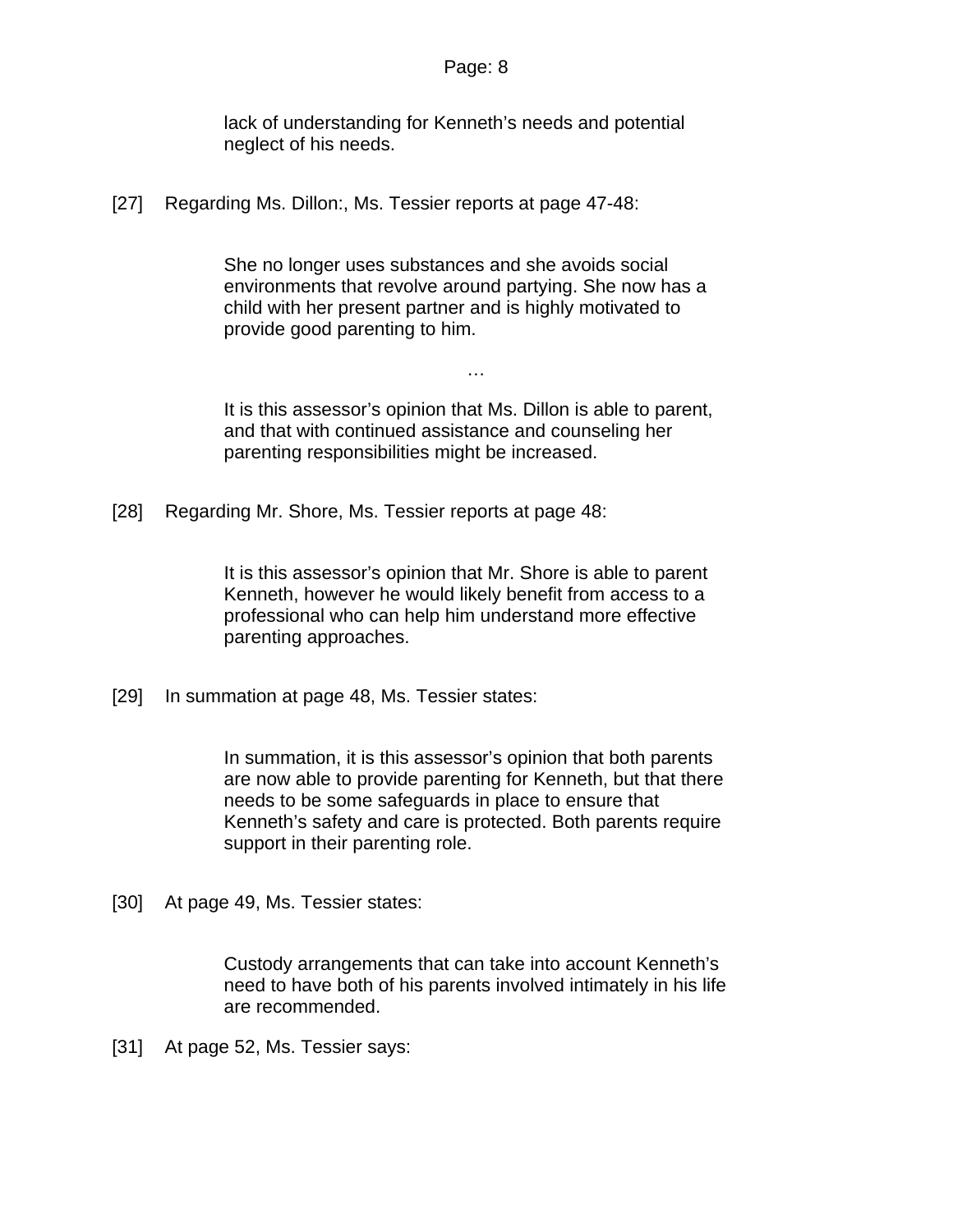It is recommended that Ms. Dillon be provided greater opportunity to develop a relationship with Kenneth. However, this should be achieved carefully. … I recommend that the (*sic*) Kenneth remain in his father's sole legal and residential custody, with the objective of eventually having Kenneth spend more equitable amounts of time with his mother.

It is recommended that Ms. Dillon be given permission to move from supervised to unsupervised access and visitation. Furthermore, it is recommended that the time she spends with Kenneth is gradually increased, with the strong suggestion that this be developed in accordance with Ms. Dillon's increasing emotional health.

…

[32] Based on Ms. Tessier's report, and always noting that this is an interim order, I have concluded as follows:

- 1. Ms. Dillon should have increased access to her son, Kenneth, gradually moving from supervised to unsupervised access over a period of three months, bearing in mind that Ms. Dillon has advanced somewhat since Ms. Tessier's report was filed.
- 2. There shall be a non-removal order with respect to the child, binding on both parents.
- 3. In considering what steps can be taken to improve the availability to Kenneth of his parents acting jointly, I believe that counseling is mandatory, and further, that the parents should, if possible, be given the opportunity to go through this report with Ms. Tessier on a highlighted basis.
- [33] I therefore order as follows: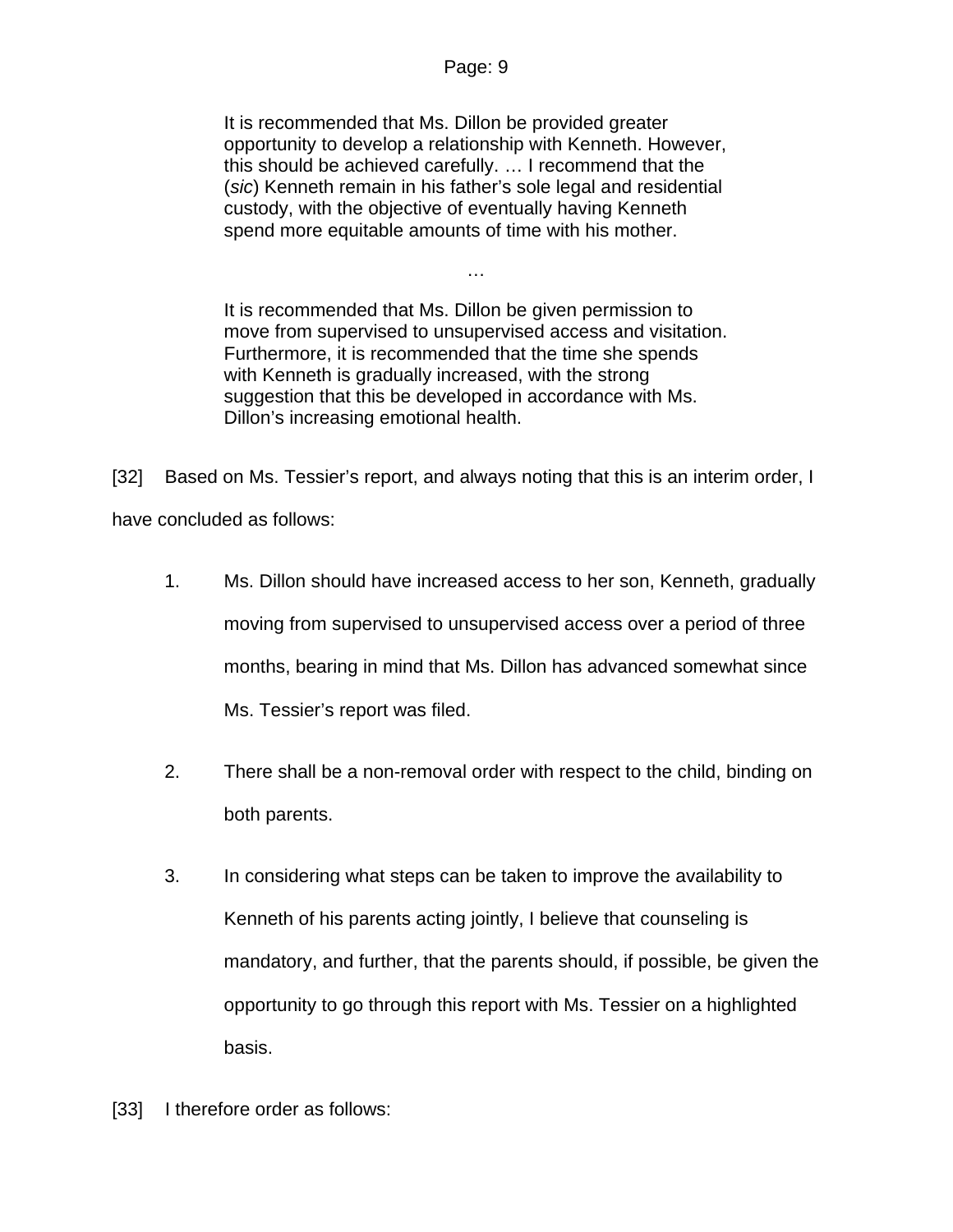- 1. The defendant Sean Kenneth Shore shall continue to have interim custody of Kenneth Tyler Shore, born February 27, 1995.
- 2. The plaintiff, Carrie-Ann Dillon shall have access to education and medical information regarding Kenneth without hindrance from Mr. Shore or his mother or his spouse, all of whom shall cooperate in providing such information as may be requested from time to time.
- 3. It is ordered that the plaintiff shall have access to Kenneth as follows:
	- a) For the period following this order until May 1, 2002, access from 3:00 p.m. until 5:00 p.m. each Tuesday and Thursday, to be supervised, as in the past.
	- b) For the month of May 2002, from 4:30 p.m. until 7:30 p.m. each Tuesday and from 2:00 p.m. until 5:00 p.m. each Saturday, during which period there shall be supervision for the first hour of each visitation.
	- c) For the month of June 2002, from 4:30 p.m. until 7:30 p.m. each Tuesday and from 12:00 noon until 5:00 p.m. each Saturday, during which period there shall be supervision for the first hour of each visitation.
	- d) For the month of July 2002, from 4:30 p.m. until 7:30 p.m. each Tuesday and from 11:00 a.m. until 5:00 p.m. each Saturday, unsupervised.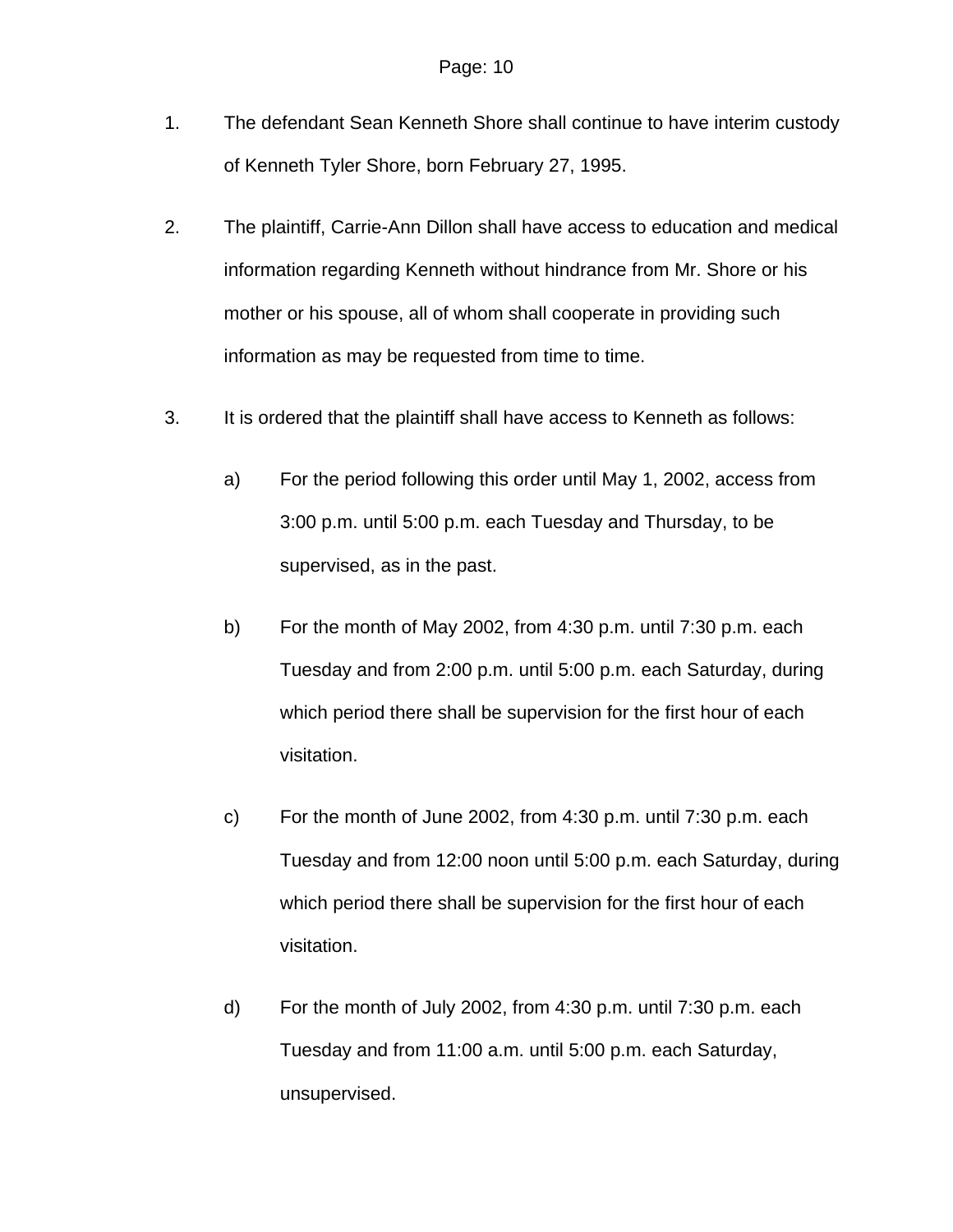- e) During the months of July and August, in addition to the above, the plaintiff shall have four days successively overnight visitation. The plaintiff will indicate when those four days shall occur before June 15, 2002.
- f) The access for the months of August and September shall be as set out for July or as otherwise agreed to by the parties.
- 4. Although the court is loath to perpetuate an accusation or an allegation that might not be accurate, out of abundance of caution it is also ordered that the plaintiff shall not allow Kenneth to be alone with Mr. Mark Russell, although Mr. Russell may be with Kenneth in the plaintiff's presence.
- 5. There should be telephone access on days when there is no visitation between 6:30 p.m. and 7:00 p.m.

[34] All the times refer to the time for the picking up or returning of Kenneth from and to the plaintiff's residence. The defendant shall provide transportation to and from the plaintiff's residence.

[35] It is not my intention to detail access in this interim order for any longer than October 2002. By that time it is hoped that one of three things will have happened:

- a) a trial date will have been fixed;
- b) the plaintiff might return to court to have the interim access order varied; or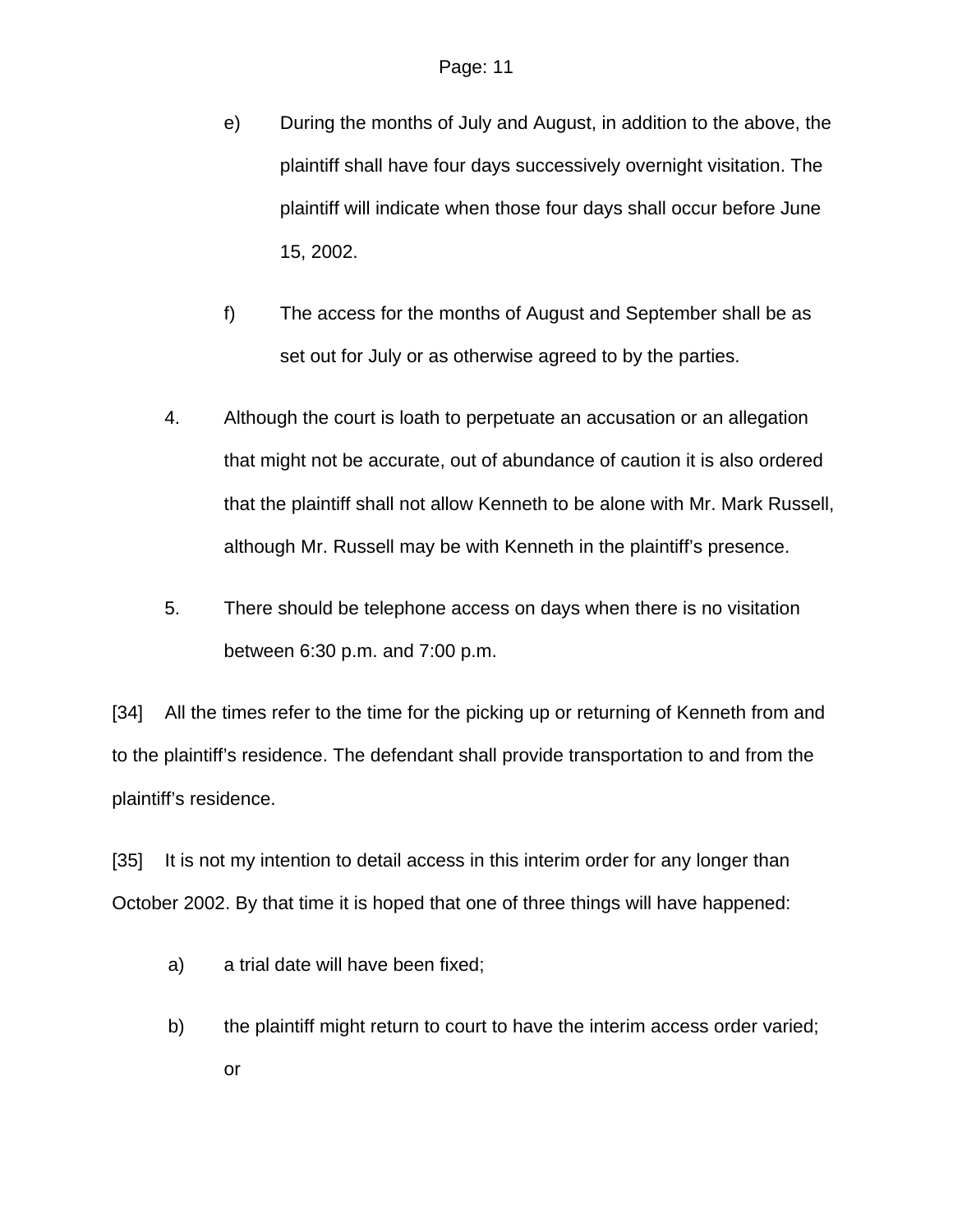c) the parties may see fit to organize access on a compromised, cooperative basis.

[36] I do not think an interim order should extend to the period suggested in the draft order presented.

[37] There are recommendations in Ms. Tessier's report, which I heartedly agree with but which I do not include as court orders.

[38] Ms. Tessier states on page 49:

Documentation regarding interactions between Ms. Dillon and Mr. Shore suggest that measures should be taken to ensure that visitation between parents should be arranged by the use of a third party or neutral setting. (My emphasis)

With this I agree, with emphasis on the words "visitation between parents". In other words, they should each be there with a third party.

[39] At page 54, Ms. Tessier states:

It is important that each parent know that Kenneth must not be exposed to "put-downs" of the (*sic*) either parent.

I heartedly agree with this and would add that it would be most helpful in Kenneth's

development if Mr. Shore and his immediate family and his spouse would discontinue

any judgmental approach to Ms. Dillon and, instead, assist in the matter of access on a

cooperative basis.

[40] Ms. Tessier accepts that Ms. Dillon has "cleaned up her act" to a considerable degree. In my view, it would appear time for Mr. Shore to do the same.